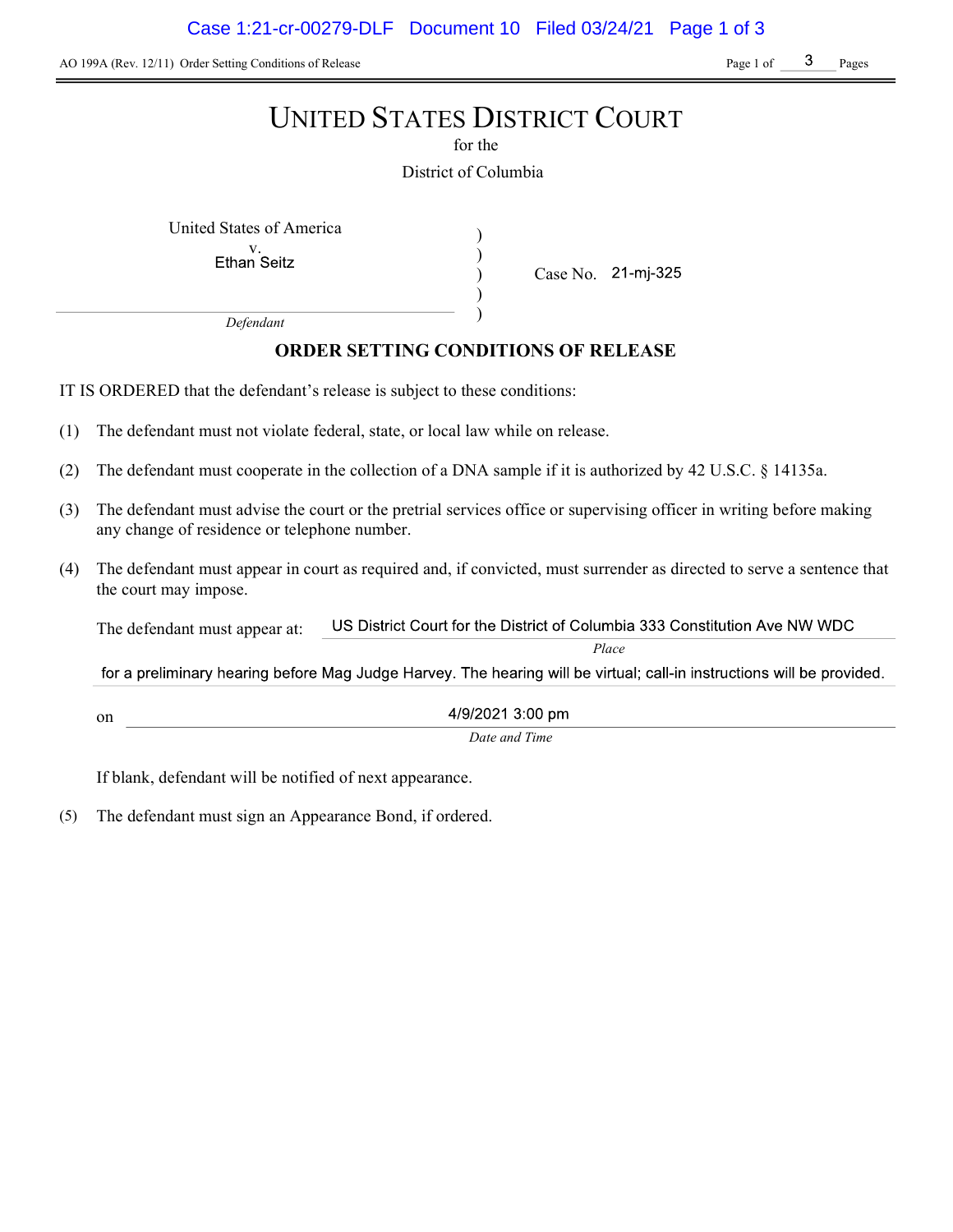AO 199B (Rev. 12/11) Additional Conditions of Release Page 2 of 3 Pages

## ADDITIONAL CONDITIONS OF RELEASE

IT IS FURTHER ORDERED that the defendant's release is subject to the conditions marked below:

( ) (6) The defendant is placed in the custody of:

| Person or organization |  |
|------------------------|--|
|                        |  |

Address (only if above is an organization) City and state Tel. No.

who agrees to (a) supervise the defendant, (b) use every effort to assure the defendant's appearance at all court proceedings, and (c) notify the court immediately if the defendant violates a condition of release or is no longer in the custodian's custody.

|                   |  | Signed:                                                                                                                                                                                    |  |  |
|-------------------|--|--------------------------------------------------------------------------------------------------------------------------------------------------------------------------------------------|--|--|
|                   |  | Custodian<br>Date                                                                                                                                                                          |  |  |
| $(\times)$<br>(7) |  | The defendant must:                                                                                                                                                                        |  |  |
|                   |  | ( X ) (a) submit to supervision by and report for supervision to the DC Pretrial Services weekly by phone                                                                                  |  |  |
|                   |  | (202) 442-1000, no later than 03/26/2021<br>telephone number                                                                                                                               |  |  |
|                   |  | (b) continue or actively seek employment.                                                                                                                                                  |  |  |
|                   |  | (c) continue or start an education program.                                                                                                                                                |  |  |
|                   |  | (d) surrender any passport to:                                                                                                                                                             |  |  |
|                   |  | (e) not obtain a passport or other international travel document.                                                                                                                          |  |  |
| $\times$ )        |  | (f) abide by the following restrictions on personal association, residence, or travel: Stay out of DC except for Court/PSA                                                                 |  |  |
|                   |  | business and meetings with attorney. See (s) for additional travel restrictions                                                                                                            |  |  |
|                   |  | (g) avoid all contact, directly or indirectly, with any person who is or may be a victim or witness in the investigation or prosecution,                                                   |  |  |
|                   |  | including:<br><u> 1989 - Johann Stoff, amerikansk politiker (d. 1989)</u>                                                                                                                  |  |  |
|                   |  |                                                                                                                                                                                            |  |  |
|                   |  | (h) get medical or psychiatric treatment:                                                                                                                                                  |  |  |
|                   |  |                                                                                                                                                                                            |  |  |
|                   |  |                                                                                                                                                                                            |  |  |
|                   |  | or the following purposes:                                                                                                                                                                 |  |  |
|                   |  |                                                                                                                                                                                            |  |  |
|                   |  | (j) maintain residence at a halfway house or community corrections center, as the pretrial services office or supervising officer considers                                                |  |  |
|                   |  | necessary.                                                                                                                                                                                 |  |  |
|                   |  | (k) not possess a firearm, destructive device, or other weapon.                                                                                                                            |  |  |
|                   |  | (1) not use alcohol (<br>) at all ( ) excessively.                                                                                                                                         |  |  |
|                   |  | ) (m) not use or unlawfully possess a narcotic drug or other controlled substances defined in 21 U.S.C. § 802, unless prescribed by a licensed                                             |  |  |
|                   |  | medical practitioner.                                                                                                                                                                      |  |  |
|                   |  | ) (n) submit to testing for a prohibited substance if required by the pretrial services office or supervising officer. Testing may be used with random                                     |  |  |
|                   |  | frequency and may include urine testing, the wearing of a sweat patch, a remote alcohol testing system, and/or any form of prohibited                                                      |  |  |
|                   |  | substance screening or testing. The defendant must not obstruct, attempt to obstruct, or tamper with the efficiency and accuracy of prohibited                                             |  |  |
|                   |  | substance screening or testing.                                                                                                                                                            |  |  |
|                   |  | (o) participate in a program of inpatient or outpatient substance abuse therapy and counseling if directed by the pretrial services office or<br>supervising officer.                      |  |  |
|                   |  | (p) participate in one of the following location restriction programs and comply with its requirements as directed.                                                                        |  |  |
|                   |  | (i) Curfew. You are restricted to your residence every day () from to to , or (<br>) as                                                                                                    |  |  |
|                   |  | directed by the pretrial services office or supervising officer; or                                                                                                                        |  |  |
|                   |  | ) (ii) Home Detention. You are restricted to your residence at all times except for employment; education; religious services; medical,                                                    |  |  |
|                   |  | substance abuse, or mental health treatment; attorney visits; court appearances; court-ordered obligations; or other activities                                                            |  |  |
|                   |  | approved in advance by the pretrial services office or supervising officer; or                                                                                                             |  |  |
|                   |  | )(iii) Home Incarceration. You are restricted to 24-hour-a-day lock-down at your residence except for medical necessities and                                                              |  |  |
|                   |  | court appearances or other activities specifically approved by the court.                                                                                                                  |  |  |
|                   |  | (q) submit to location monitoring as directed by the pretrial services office or supervising officer and comply with all of the program                                                    |  |  |
|                   |  | requirements and instructions provided.<br>) You must pay all or part of the cost of the program based on your ability to pay as determined by the pretrial services office or             |  |  |
|                   |  | supervising officer.                                                                                                                                                                       |  |  |
|                   |  |                                                                                                                                                                                            |  |  |
|                   |  | (r) report as soon as possible, to the pretrial services office or supervising officer, every contact with law enforcement personnel, including<br>arrests, questioning, or traffic stops. |  |  |
|                   |  | $(x)$ (s) Travel outside continental U.S. must be approved by the Court. Def must notify PSA of travel outside of the                                                                      |  |  |
|                   |  | Northern District of Ohio. Do not possess illegal firearms. Verify address with PSA.                                                                                                       |  |  |
|                   |  |                                                                                                                                                                                            |  |  |